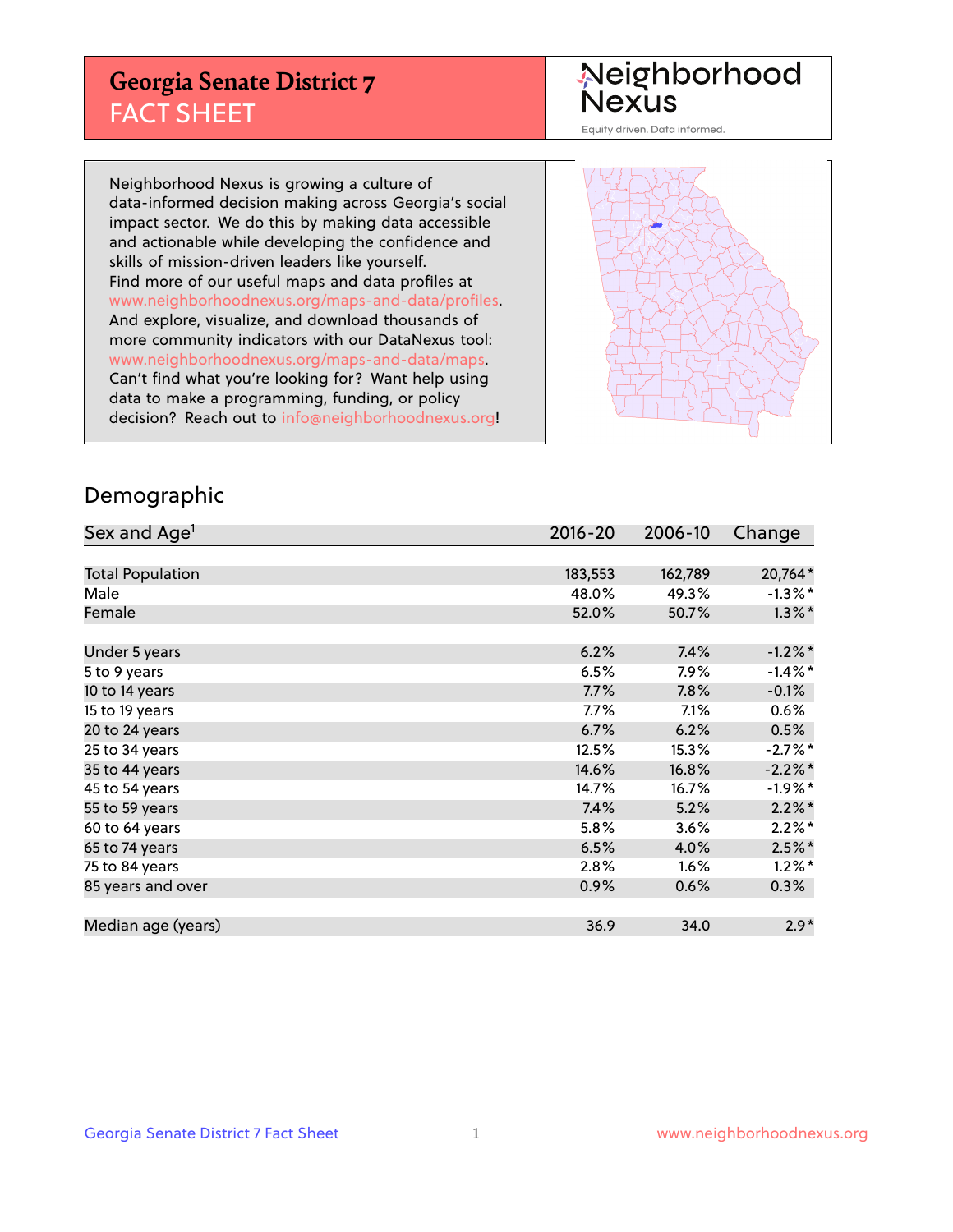## Demographic, continued...

| Race <sup>2</sup>                                            | $2016 - 20$ | 2006-10 | Change     |
|--------------------------------------------------------------|-------------|---------|------------|
| Total population                                             | 183,553     | 162,789 | 20,764*    |
| One race                                                     | 95.0%       | 97.4%   | $-2.3\%$ * |
| White                                                        | 46.3%       | 56.2%   | $-9.9%$ *  |
| <b>Black or African American</b>                             | 21.5%       | 15.9%   | $5.6\%$ *  |
| American Indian and Alaska Native                            | 0.2%        | 0.5%    | $-0.2%$    |
| Asian                                                        | 20.0%       | 17.7%   | $2.4\%$ *  |
| Native Hawaiian and Other Pacific Islander                   | 0.0%        | 0.1%    | $-0.1%$    |
| Some other race                                              | 6.9%        | 7.0%    | $-0.1%$    |
| Two or more races                                            | 5.0%        | 2.6%    | $2.3\%$ *  |
| Race alone or in combination with other race(s) <sup>3</sup> | $2016 - 20$ | 2006-10 | Change     |
| Total population                                             | 183,553     | 162,789 | 20,764*    |
| White                                                        | 50.4%       | 58.4%   | $-8.0\%$ * |
| <b>Black or African American</b>                             | 24.1%       | 17.4%   | $6.6\%$ *  |
| American Indian and Alaska Native                            | 1.0%        | 0.9%    | 0.1%       |
| Asian                                                        | 21.4%       | 18.5%   | $2.9\%$ *  |
| Native Hawaiian and Other Pacific Islander                   | 0.2%        | 0.1%    | 0.0%       |
| Some other race                                              | 8.3%        | 7.5%    | 0.9%       |
| Hispanic or Latino and Race <sup>4</sup>                     | $2016 - 20$ | 2006-10 | Change     |
| Total population                                             | 183,553     | 162,789 | 20,764*    |
| Hispanic or Latino (of any race)                             | 17.6%       | 14.9%   | $2.7\%$ *  |
| Not Hispanic or Latino                                       | 82.4%       | 85.1%   | $-2.7%$ *  |
| White alone                                                  | 37.7%       | 48.6%   | $-10.9%$ * |
| Black or African American alone                              | 20.6%       | 15.8%   | 4.8%*      |
| American Indian and Alaska Native alone                      | 0.1%        | 0.4%    | $-0.3%$    |
| Asian alone                                                  | 20.0%       | 17.7%   | $2.4\%$ *  |
| Native Hawaiian and Other Pacific Islander alone             | 0.0%        | 0.1%    | $-0.1%$    |
| Some other race alone                                        | 0.4%        | 0.4%    | $-0.0%$    |
| Two or more races                                            | 3.6%        | 2.1%    | $1.5%$ *   |
| U.S. Citizenship Status <sup>5</sup>                         | $2016 - 20$ | 2006-10 | Change     |
|                                                              |             |         |            |
| Foreign-born population                                      | 53,038      | 44,948  | 8,090*     |
| Naturalized U.S. citizen                                     | 46.4%       | 37.7%   | $8.7\%$ *  |
| Not a U.S. citizen                                           | 53.6%       | 62.3%   | $-8.7\%$ * |
|                                                              |             |         |            |
| Citizen, Voting Age Population <sup>6</sup>                  | $2016 - 20$ | 2006-10 | Change     |
| Citizen, 18 and over population                              | 110,999     | 94,231  | 16,768*    |
| Male                                                         | 47.1%       | 48.1%   | $-1.0%$    |
| Female                                                       | 52.9%       | 51.9%   | 1.0%       |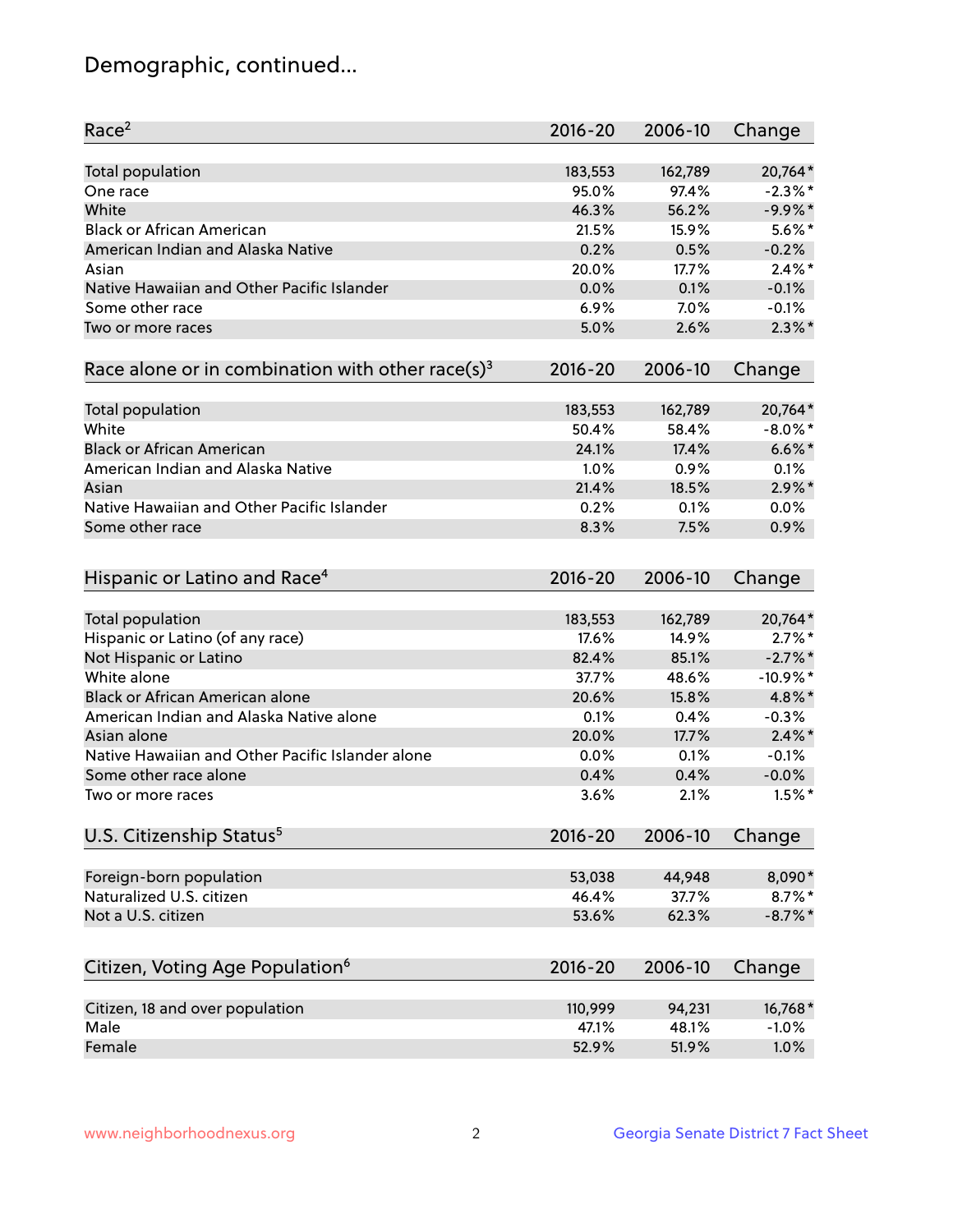#### Economic

| Income <sup>7</sup>                                 | $2016 - 20$ | 2006-10 | Change     |
|-----------------------------------------------------|-------------|---------|------------|
|                                                     |             |         |            |
| All households                                      | 63,580      | 57,020  | $6,560*$   |
| Less than \$10,000                                  | 4.3%        | 3.9%    | 0.4%       |
| \$10,000 to \$14,999                                | 2.3%        | 2.7%    | $-0.4%$    |
| \$15,000 to \$24,999                                | 6.1%        | 7.0%    | $-0.9%$    |
| \$25,000 to \$34,999                                | 8.3%        | 8.5%    | $-0.2%$    |
| \$35,000 to \$49,999                                | 10.7%       | 12.9%   | $-2.2%$ *  |
| \$50,000 to \$74,999                                | 17.3%       | 19.8%   | $-2.4\%$ * |
| \$75,000 to \$99,999                                | 13.6%       | 14.9%   | $-1.3%$    |
| \$100,000 to \$149,999                              | 17.1%       | 16.7%   | 0.4%       |
| \$150,000 to \$199,999                              | 9.4%        | 7.5%    | $1.9\%$ *  |
| \$200,000 or more                                   | 11.0%       | 6.2%    | 4.8%*      |
| Median household income (dollars)                   | 76,931      | 68,791  | 8,140*     |
| Mean household income (dollars)                     | 104,764     | 87,957  | 16,806*    |
| With earnings                                       | 88.2%       | 91.9%   | $-3.7%$ *  |
| Mean earnings (dollars)                             | 104,987     | 86,396  | 18,591*    |
| <b>With Social Security</b>                         | 19.2%       | 12.9%   | $6.3\%$ *  |
| Mean Social Security income (dollars)               | 20,601      | 15,870  | 4,731*     |
| With retirement income                              | 12.7%       | 9.2%    | $3.4\%$ *  |
| Mean retirement income (dollars)                    | 30,382      | 25,527  | 4,855*     |
| With Supplemental Security Income                   | $1.6\%$     | 1.8%    | $-0.2%$    |
| Mean Supplemental Security Income (dollars)         | 5,059       | 7,352   | $-2,294$   |
| With cash public assistance income                  | 1.3%        | 0.8%    | 0.4%       |
| Mean cash public assistance income (dollars)        | 151         | 3,934   | $-3,784$   |
| With Food Stamp/SNAP benefits in the past 12 months | 4.7%        | 3.8%    | 0.9%       |
|                                                     |             |         |            |
| Families                                            | 46,135      | 42,335  | 3,800*     |
| Less than \$10,000                                  | 2.7%        | 3.3%    | $-0.6%$    |
| \$10,000 to \$14,999                                | 1.5%        | 2.1%    | $-0.5%$    |
| \$15,000 to \$24,999                                | 4.8%        | 5.6%    | $-0.8%$    |
| \$25,000 to \$34,999                                | 7.4%        | 7.3%    | 0.1%       |
| \$35,000 to \$49,999                                | 9.0%        | 11.0%   | $-2.0\%$ * |
| \$50,000 to \$74,999                                | 15.9%       | 18.7%   | $-2.9%$ *  |
| \$75,000 to \$99,999                                | 13.3%       | 16.1%   | $-2.8\%$ * |
| \$100,000 to \$149,999                              | 20.0%       | 18.8%   | 1.1%       |
| \$150,000 to \$199,999                              | 11.4%       | 9.3%    | $2.1\%$ *  |
| \$200,000 or more                                   | 13.9%       | 7.8%    | $6.1\%$ *  |
| Median family income (dollars)                      | 91,199      | 78,078  | $13,121*$  |
| Mean family income (dollars)                        | 119,380     | 97,843  | 21,537*    |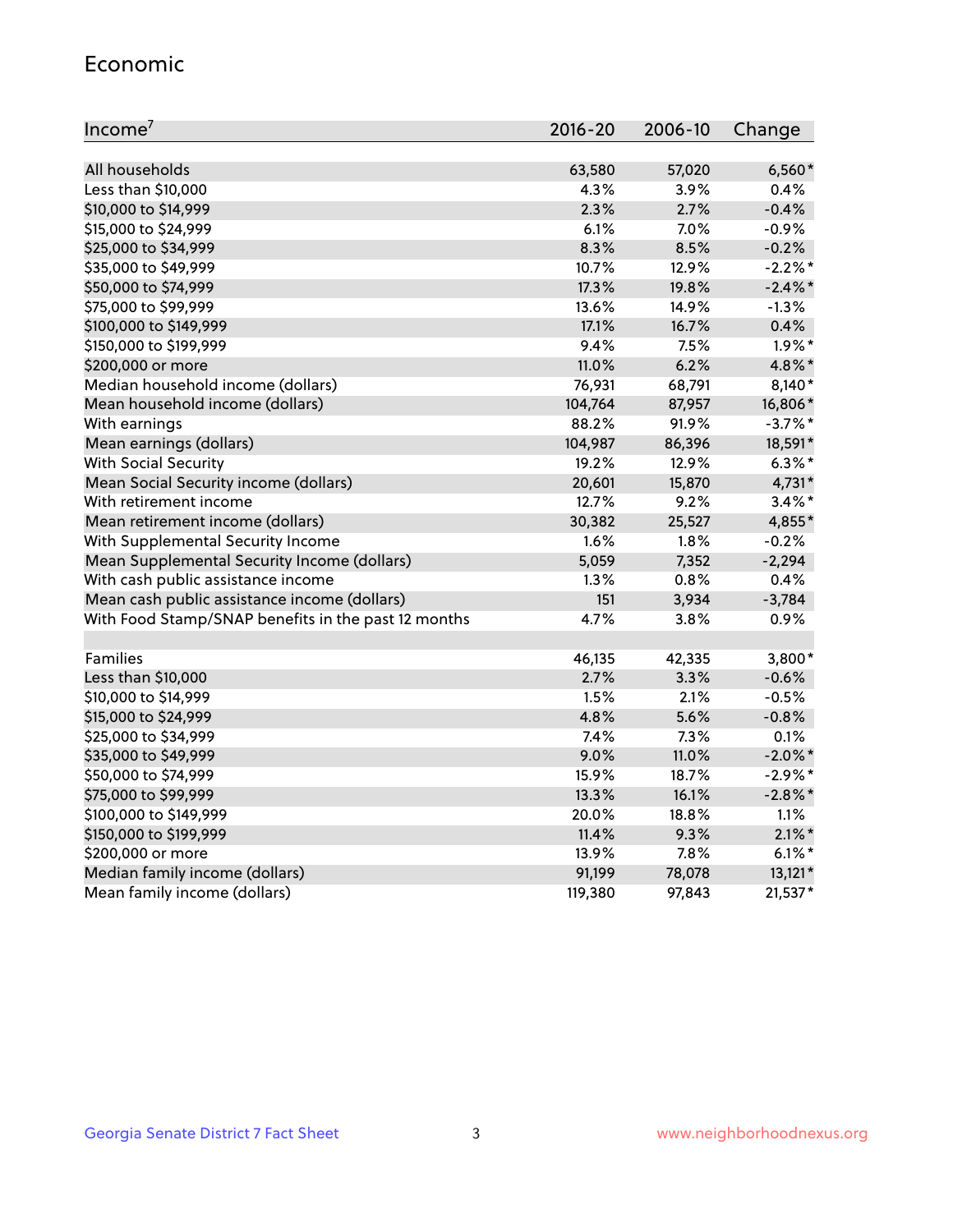## Economic, continued...

| Income, continued <sup>8</sup>                           | $2016 - 20$ | 2006-10 | Change    |
|----------------------------------------------------------|-------------|---------|-----------|
|                                                          |             |         |           |
| Nonfamily households                                     | 17,445      | 14,684  | $2,761*$  |
| Median nonfamily income (dollars)                        | 48,511      | 45,503  | $3,008*$  |
| Mean nonfamily income (dollars)                          | 61,321      | 55,770  | $5,551*$  |
| Median earnings for workers (dollars)                    | 41,012      | 35,949  | $5,063*$  |
| Median earnings for male full-time, year-round workers   | 59,646      | 53,489  | $6,157*$  |
| (dollars)                                                |             |         |           |
| Median earnings for female full-time, year-round workers | 46,946      | 41,615  | $5,331*$  |
| (dollars)                                                |             |         |           |
| Per capita income (dollars)                              | 37,342      | 31,531  | $5,811*$  |
|                                                          |             |         |           |
| Families and People Below Poverty Level <sup>9</sup>     | $2016 - 20$ | 2006-10 | Change    |
|                                                          |             |         |           |
| <b>All families</b>                                      | 7.9%        | 7.0%    | 0.9%      |
| With related children under 18 years                     | 10.5%       | 9.6%    | 0.9%      |
| With related children under 5 years only                 | 10.1%       | 10.3%   | $-0.3%$   |
| Married couple families                                  | 5.8%        | 4.5%    | 1.3%      |
| With related children under 18 years                     | 7.6%        | 5.8%    | 1.8%      |
| With related children under 5 years only                 | 7.4%        | 7.2%    | 0.3%      |
| Families with female householder, no husband present     | 17.9%       | 17.9%   | 0.0%      |
| With related children under 18 years                     | 21.8%       | 22.6%   | $-0.9%$   |
| With related children under 5 years only                 | 22.8%       | 31.0%   | $-8.2%$   |
| All people                                               | 10.1%       | 8.6%    | $1.5\%$ * |
| Under 18 years                                           | 12.7%       | 11.7%   | 1.1%      |
| Related children under 18 years                          | 12.3%       | 11.3%   | 1.0%      |
| Related children under 5 years                           | 10.2%       | 13.0%   | $-2.8%$   |
| Related children 5 to 17 years                           | 13.0%       | 10.6%   | 2.4%      |
| 18 years and over                                        | 9.2%        | 7.4%    | 1.8%      |
| 18 to 64 years                                           | 9.4%        | 7.3%    | $2.1\%$ * |
| 65 years and over                                        | 7.9%        | 8.0%    | $-0.1%$   |
| People in families                                       | 8.7%        | 7.5%    | 1.2%      |
| Unrelated individuals 15 years and over                  | 18.5%       | 15.3%   | $3.2\%$ * |
|                                                          |             |         |           |
| Non-Hispanic white people                                | 5.4%        | 4.5%    | 0.9%      |
| Black or African-American people                         | 10.8%       | 8.8%    | 2.0%      |
| Asian people                                             | 11.4%       | 10.0%   | 1.4%      |
| Hispanic or Latino people                                | 18.5%       | 20.9%   | $-2.4%$   |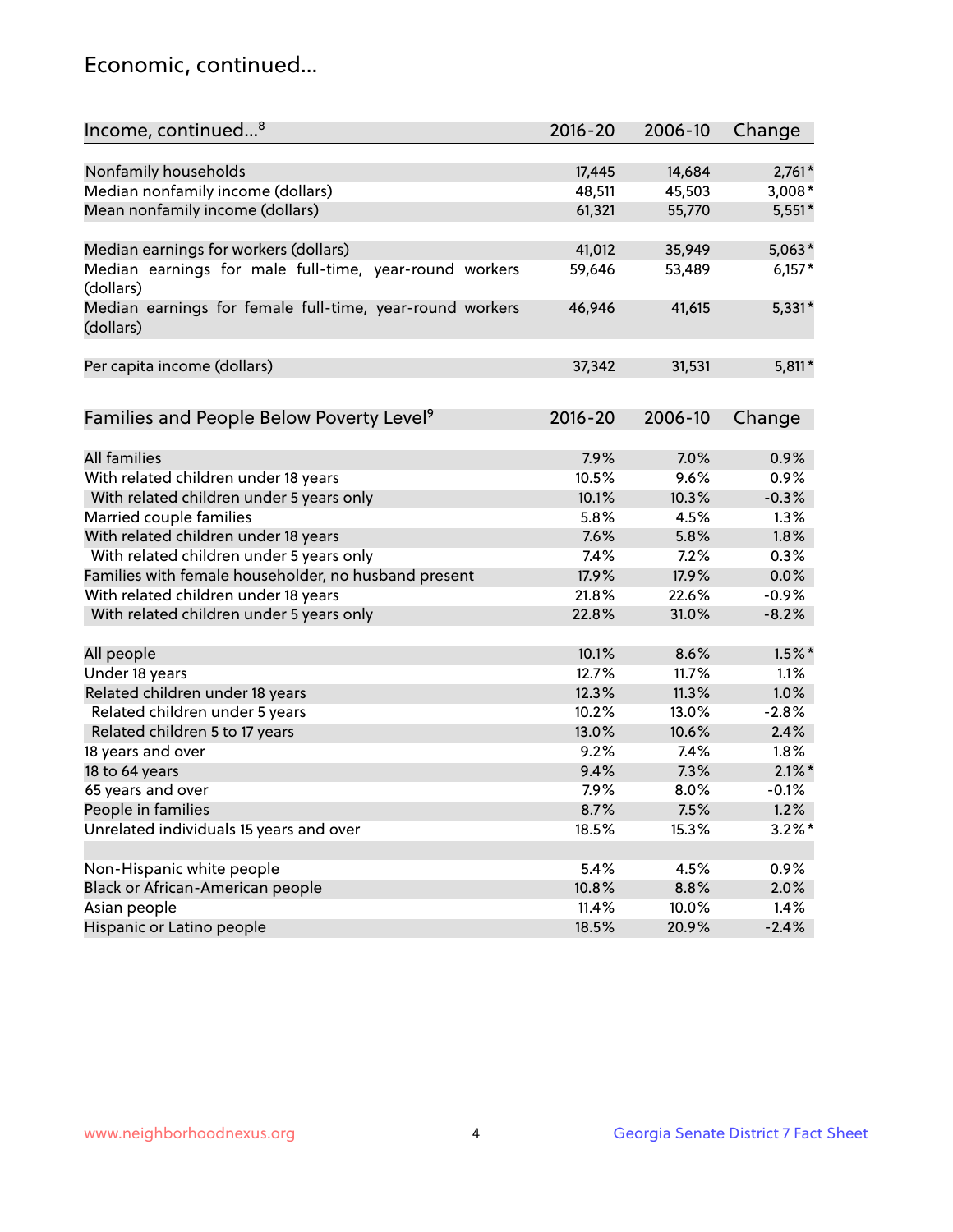## Employment

| Employment Status <sup>10</sup>                               | $2016 - 20$ | 2006-10 | Change     |
|---------------------------------------------------------------|-------------|---------|------------|
|                                                               |             |         |            |
| Population 16 years and over                                  | 142,849     | 122,711 | 20,138*    |
| In labor force                                                | 70.0%       | 73.6%   | $-3.6\%$ * |
| Civilian labor force                                          | 69.8%       | 73.5%   | $-3.6\%$ * |
| Employed                                                      | 66.9%       | 68.4%   | $-1.5%$    |
| Unemployed                                                    | 2.9%        | 5.1%    | $-2.2%$    |
| <b>Armed Forces</b>                                           | 0.2%        | 0.1%    | $0.0\%$    |
| Not in labor force                                            | 30.0%       | 26.4%   | $3.6\%$ *  |
| Civilian labor force                                          | 99,757      | 90,159  | 9,599*     |
| <b>Unemployment Rate</b>                                      | 4.2%        | 7.0%    | $-2.7%$    |
|                                                               |             |         |            |
| Females 16 years and over                                     | 74,792      | 63,369  | $11,422*$  |
| In labor force                                                | 64.9%       | 65.9%   | $-1.1%$    |
| Civilian labor force                                          | 64.9%       | 65.8%   | $-1.0%$    |
| Employed                                                      | 62.0%       | 60.6%   | 1.4%       |
| Own children of the householder under 6 years                 | 13,501      | 14,332  | $-830$     |
| All parents in family in labor force                          | 68.7%       | 59.5%   | $9.2\%$ *  |
|                                                               |             |         |            |
| Own children of the householder 6 to 17 years                 | 31,994      | 29,162  | 2,832*     |
| All parents in family in labor force                          | 75.1%       | 69.5%   | $5.7\%$ *  |
|                                                               |             |         |            |
| Industry <sup>11</sup>                                        | $2016 - 20$ | 2006-10 | Change     |
| Civilian employed population 16 years and over                | 95,554      | 83,887  | 11,667*    |
| Agriculture, forestry, fishing and hunting, and mining        | 0.1%        | 0.3%    | $-0.1%$    |
| Construction                                                  | 5.3%        | 6.8%    | $-1.5%$ *  |
| Manufacturing                                                 | 9.6%        | 9.3%    | 0.3%       |
| Wholesale trade                                               | 4.3%        | 5.2%    | $-0.9\%$ * |
| Retail trade                                                  | 11.9%       | 13.5%   | $-1.6\%$ * |
| Transportation and warehousing, and utilities                 | 4.5%        | 3.5%    | 1.0%       |
| Information                                                   | 2.4%        | 4.8%    | $-2.5%$ *  |
| Finance and insurance, and real estate and rental and leasing | 8.8%        | 8.9%    | $-0.0\%$   |
| Professional, scientific, and management, and administrative  | 16.3%       | 15.6%   | 0.7%       |
| and waste management services                                 |             |         |            |
| Educational services, and health care and social assistance   | 18.1%       | 15.3%   | $2.8\%$ *  |
| Arts, entertainment, and recreation, and accommodation and    | 10.4%       | 8.8%    | $1.6\%$ *  |
| food services                                                 |             |         |            |
| Other services, except public administration                  | 5.3%        | 5.2%    | 0.1%       |
| Public administration                                         | 3.0%        | 2.9%    | $0.0\%$    |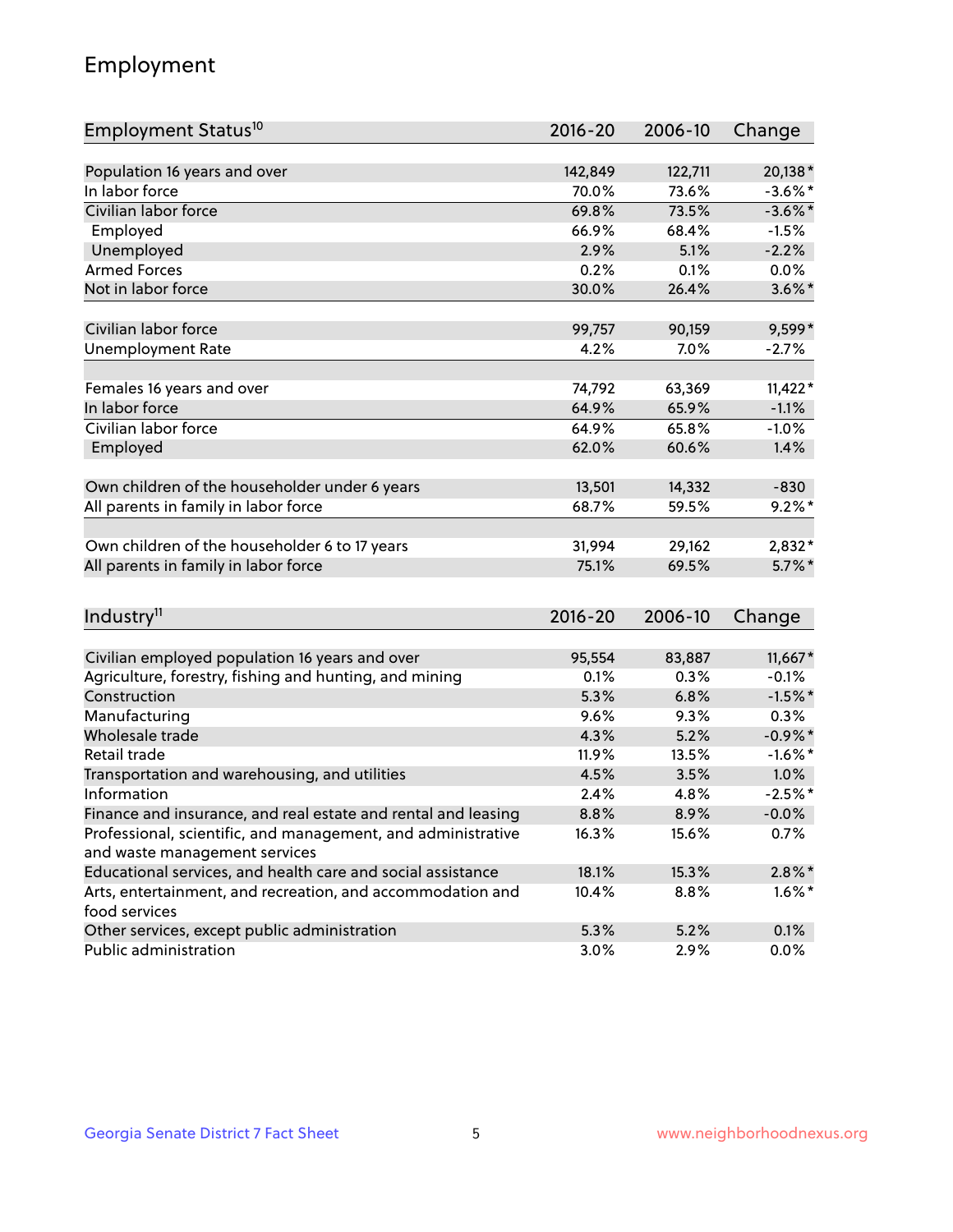## Employment, continued...

| Occupation <sup>12</sup>                                                    | $2016 - 20$ | 2006-10 | Change     |
|-----------------------------------------------------------------------------|-------------|---------|------------|
| Civilian employed population 16 years and over                              | 95,554      | 83,887  | $11,667*$  |
| Management, business, science, and arts occupations                         | 45.7%       | 43.2%   | $2.5\%$ *  |
| Service occupations                                                         | 15.1%       | 12.3%   | $2.8\%$ *  |
| Sales and office occupations                                                | 22.6%       | 29.0%   | $-6.5%$ *  |
|                                                                             |             |         | $-1.6\%$ * |
| Natural<br>and<br>resources,<br>construction,<br>maintenance<br>occupations | 5.9%        | 7.5%    |            |
| Production, transportation, and material moving occupations                 | 10.7%       | 8.0%    | $2.7\%$ *  |
| Class of Worker <sup>13</sup>                                               | $2016 - 20$ | 2006-10 | Change     |
|                                                                             |             |         |            |
| Civilian employed population 16 years and over                              | 95,554      | 83,887  | $11,667*$  |
| Private wage and salary workers                                             | 83.9%       | 84.4%   | $-0.5%$    |
| Government workers                                                          | 9.5%        | 9.6%    | $-0.2%$    |
| Self-employed in own not incorporated business workers                      | 6.2%        | 5.7%    | 0.5%       |
| Unpaid family workers                                                       | 0.5%        | 0.3%    | 0.2%       |
| Job Flows <sup>14</sup>                                                     | 2019        | 2010    | Change     |
|                                                                             |             |         |            |
| Total Jobs in district                                                      | 136,443     | 107,261 | 29,182     |
| Held by residents of district                                               | 12.9%       | 12.7%   | 0.1%       |
| Held by non-residents of district                                           | 87.1%       | 87.3%   | $-0.1%$    |
| Jobs by Industry Sector <sup>15</sup>                                       | 2019        | 2010    | Change     |
|                                                                             |             |         |            |
| Total Jobs in district                                                      | 136,443     | 107,261 | 29,182     |
| Goods Producing sectors                                                     | 14.7%       | 11.9%   | 2.8%       |
| Trade, Transportation, and Utilities sectors                                | 27.2%       | 28.8%   | $-1.6%$    |
| All Other Services sectors                                                  | 58.1%       | 59.3%   | $-1.2%$    |
|                                                                             |             |         |            |
| Total Jobs in district held by district residents                           | 17,540      | 13,658  | 3,882      |
| <b>Goods Producing sectors</b>                                              | 13.3%       | 11.3%   | 2.0%       |
| Trade, Transportation, and Utilities sectors                                | 23.7%       | 23.8%   | $-0.1%$    |
| All Other Services sectors                                                  | 63.0%       | 64.8%   | $-1.9%$    |
|                                                                             |             |         |            |
| Jobs by Earnings <sup>16</sup>                                              | 2019        | 2010    | Change     |
| Total Jobs in district                                                      | 136,443     | 107,261 | 29,182     |
| Jobs with earnings \$1250/month or less                                     | 19.4%       | 21.7%   | $-2.3%$    |
| Jobs with earnings \$1251/month to \$3333/month                             | 29.7%       | 36.1%   | $-6.3%$    |
|                                                                             |             |         |            |
| Jobs with earnings greater than \$3333/month                                | 50.9%       | 42.3%   | 8.6%       |
| Total Jobs in district held by district residents                           | 17,540      | 13,658  | 3,882      |
| Jobs with earnings \$1250/month or less                                     | 22.0%       | 22.9%   | $-0.9%$    |
| Jobs with earnings \$1251/month to \$3333/month                             | 31.7%       | 35.0%   | $-3.4%$    |
| Jobs with earnings greater than \$3333/month                                | 46.3%       | 42.0%   | 4.3%       |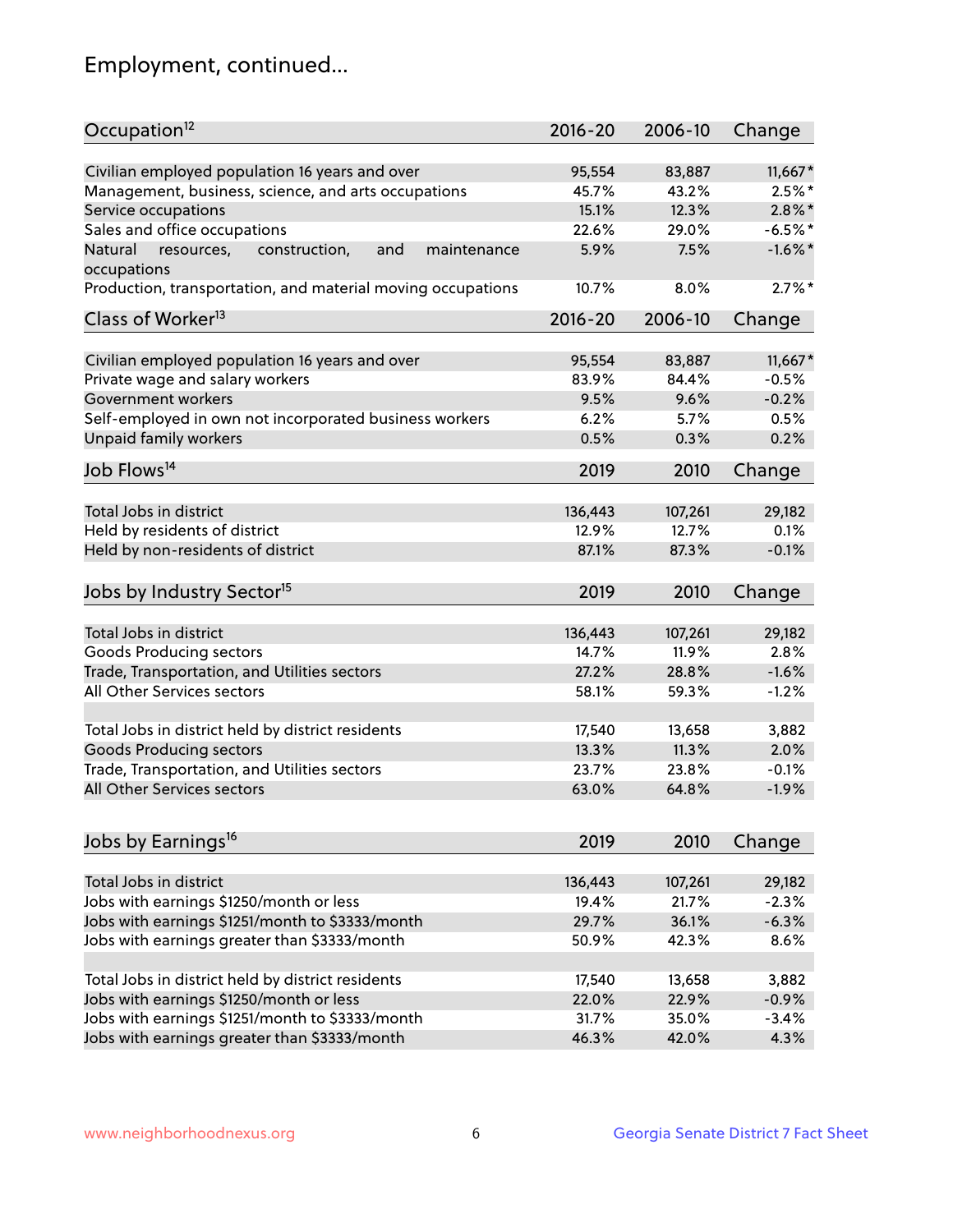## Employment, continued...

| Jobs by Age of Worker <sup>17</sup>               | 2019    | 2010    | Change   |
|---------------------------------------------------|---------|---------|----------|
|                                                   |         |         |          |
| Total Jobs in district                            | 136,443 | 107,261 | 29,182   |
| Jobs with workers age 29 or younger               | 21.7%   | 21.7%   | $-0.0%$  |
| Jobs with workers age 30 to 54                    | 56.3%   | 63.0%   | $-6.7%$  |
| Jobs with workers age 55 or older                 | 22.0%   | 15.3%   | 6.7%     |
|                                                   |         |         |          |
| Total Jobs in district held by district residents | 17,540  | 13,658  | 3,882    |
| Jobs with workers age 29 or younger               | 22.3%   | 21.0%   | 1.2%     |
| Jobs with workers age 30 to 54                    | 52.7%   | 62.7%   | $-10.1%$ |
| Jobs with workers age 55 or older                 | 25.1%   | 16.3%   | 8.8%     |
|                                                   |         |         |          |

#### Education

| School Enrollment <sup>18</sup>                | $2016 - 20$ | 2006-10 | Change     |
|------------------------------------------------|-------------|---------|------------|
|                                                |             |         |            |
| Population 3 years and over enrolled in school | 52,362      | 47,689  | $4,673*$   |
| Nursery school, preschool                      | 6.8%        | $7.0\%$ | $-0.2%$    |
| Kindergarten                                   | 5.6%        | 5.5%    | $0.1\%$    |
| Elementary school (grades 1-8)                 | 38.3%       | 42.0%   | $-3.7\%$ * |
| High school (grades 9-12)                      | 25.0%       | 21.9%   | $3.1\%$ *  |
| College or graduate school                     | 24.3%       | 23.5%   | $0.7\%$    |
| Educational Attainment <sup>19</sup>           | $2016 - 20$ | 2006-10 | Change     |
|                                                |             |         |            |
| Population 25 years and over                   | 119,777     | 103,653 | $16,124*$  |
| Less than 9th grade                            | 4.5%        | 4.1%    | 0.3%       |
| 9th to 12th grade, no diploma                  | 4.6%        | 3.8%    | 0.8%       |
| High school graduate (includes equivalency)    | 17.2%       | 20.6%   | $-3.4\%$ * |
| Some college, no degree                        | 15.2%       | 18.9%   | $-3.7\%$ * |
| Associate's degree                             | 10.9%       | 8.3%    | $2.6\%$ *  |
| Bachelor's degree                              | 31.4%       | 30.4%   | 1.0%       |
| Graduate or professional degree                | 16.2%       | 13.7%   | $2.4\%$ *  |
|                                                |             |         |            |
| Percent high school graduate or higher         | 91.0%       | 92.0%   | $-1.1\%$   |
| Percent bachelor's degree or higher            | 47.6%       | 44.2%   | $3.4\%$ *  |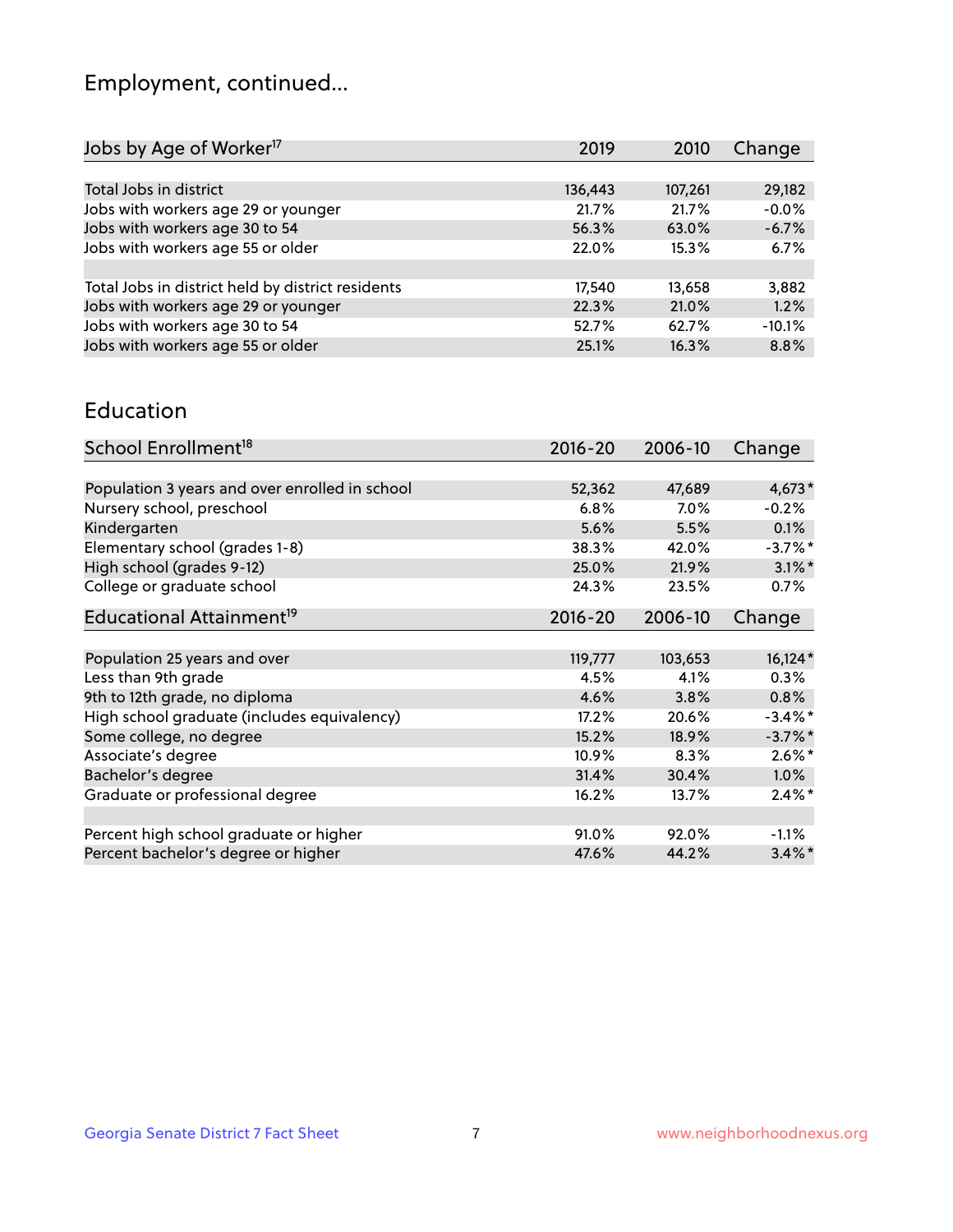## Housing

| Households by Type <sup>20</sup>                     | 2016-20       | 2006-10       | Change             |
|------------------------------------------------------|---------------|---------------|--------------------|
| <b>Total households</b>                              | 63,580        | 57,020        | $6,560*$           |
| Family households (families)                         | 72.6%         | 74.2%         | $-1.7%$ *          |
| With own children under 18 years                     | 34.4%         | 40.7%         | $-6.3\%$ *         |
|                                                      |               |               | $-2.3\%$ *         |
| Married-couple family                                | 55.6%         | 57.9%         |                    |
| With own children of the householder under 18 years  | 24.8%         | 31.0%         | $-6.2\%$ *         |
| Male householder, no wife present, family            | 5.0%          | 4.0%          | 1.0%               |
| With own children of the householder under 18 years  | 2.3%          | 1.8%          | 0.6%               |
| Female householder, no husband present, family       | 12.0%         | 12.3%         | $-0.4%$            |
| With own children of the householder under 18 years  | 7.2%          | 7.9%          | $-0.7%$            |
| Nonfamily households                                 | 27.4%         | 25.8%         | $1.7\%$            |
| Householder living alone                             | 23.2%         | 20.8%         | $2.4\%$ *          |
| 65 years and over                                    | 5.4%          | 3.2%          | $2.2\%$ *          |
| Households with one or more people under 18 years    | 38.0%         | 43.3%         | $-5.3\%$ *         |
| Households with one or more people 65 years and over | 20.4%         | 12.7%         | $7.7\%$ *          |
|                                                      |               |               |                    |
| Average household size                               | 2.88          | 2.85          | 0.03               |
| Average family size                                  | 3.42          | 3.33          | 0.09               |
| Housing Occupancy <sup>21</sup>                      | $2016 - 20$   | 2006-10       | Change             |
|                                                      |               |               |                    |
| Total housing units                                  | 66,388        | 61,683        | 4,705*             |
| Occupied housing units                               | 95.8%         | 92.4%         | $3.3\%$ *          |
| Vacant housing units                                 | 4.2%          | 7.6%          | $-3.3\%$ *         |
| Homeowner vacancy rate                               | 1.0           | 1.8           | $-0.9$             |
| Rental vacancy rate                                  | 5.3           | 9.4           | $-4.1*$            |
|                                                      |               |               |                    |
| Units in Structure <sup>22</sup>                     | 2016-20       | 2006-10       | Change             |
| Total housing units                                  | 66,388        | 61,683        | 4,705*             |
| 1-unit, detached                                     | 64.5%         | 63.4%         | 1.1%               |
| 1-unit, attached                                     | 9.3%          | 8.4%          | 0.9%               |
| 2 units                                              | 0.8%          | 0.9%          | $-0.2%$            |
| 3 or 4 units                                         | 1.2%          | 1.8%          | $-0.6%$            |
| 5 to 9 units                                         | 4.4%          | 4.8%          | $-0.4%$            |
| 10 to 19 units                                       |               |               |                    |
| 20 or more units                                     | 8.3%<br>10.4% | 10.3%<br>8.8% | $-2.0\%$ *<br>1.6% |
| Mobile home                                          | 1.3%          | 1.6%          | $-0.3%$            |
| Boat, RV, van, etc.                                  | 0.0%          | 0.0%          | $-0.0%$            |
|                                                      |               |               |                    |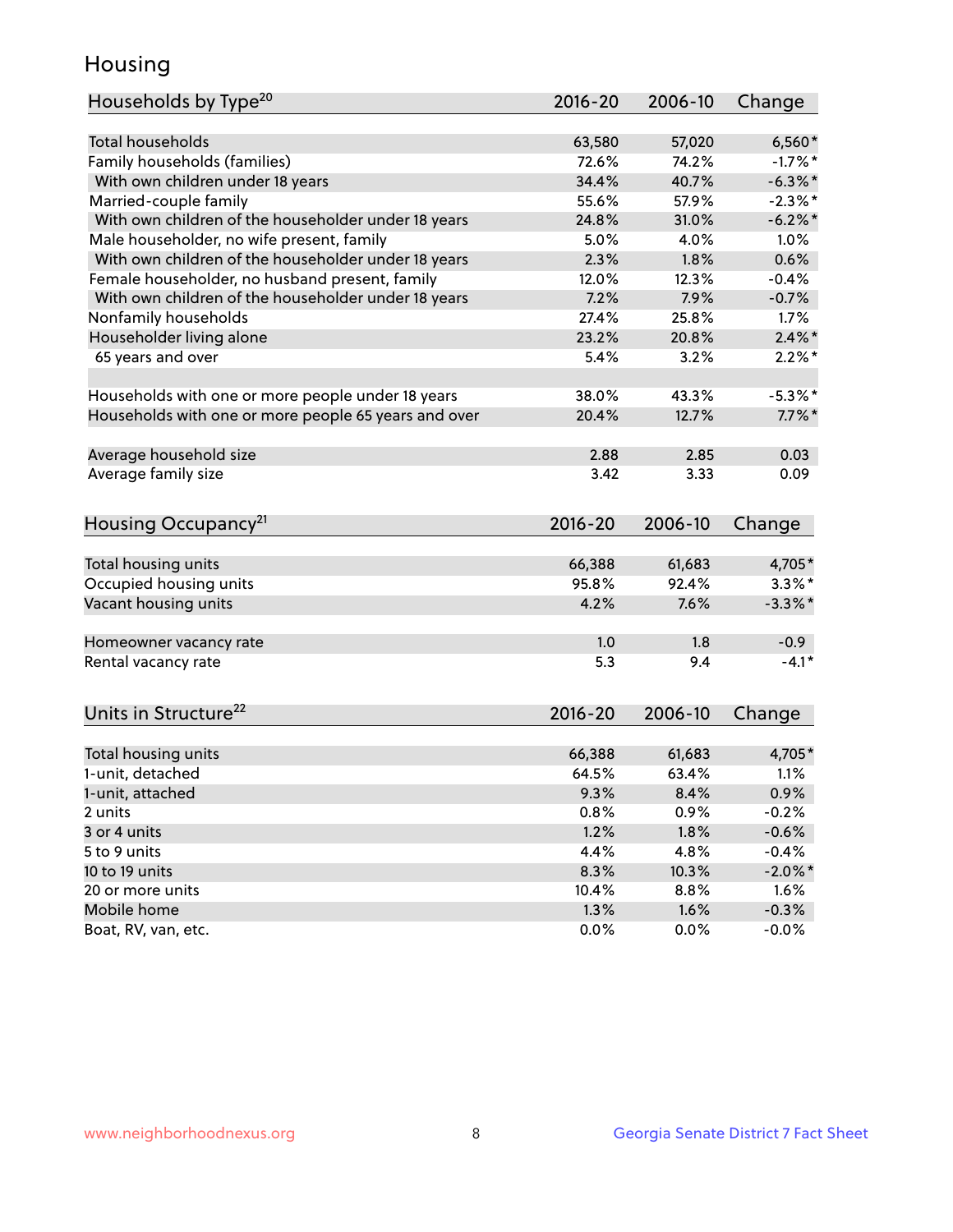## Housing, Continued...

| Year Structure Built <sup>23</sup>             | 2016-20     | 2006-10 | Change      |
|------------------------------------------------|-------------|---------|-------------|
| Total housing units                            | 66,388      | 61,683  | 4,705*      |
| Built 2014 or later                            | 5.2%        | (X)     | (X)         |
| Built 2010 to 2013                             | 2.7%        | (X)     | (X)         |
| Built 2000 to 2009                             | 20.5%       | 24.9%   | $-4.4%$     |
| Built 1990 to 1999                             | 40.1%       | 41.6%   | $-1.6%$     |
| Built 1980 to 1989                             | 21.6%       | 23.4%   | $-1.8\%$ *  |
| Built 1970 to 1979                             | 6.9%        | 6.5%    | 0.4%        |
| Built 1960 to 1969                             | 1.4%        | 1.8%    | $-0.4%$     |
| Built 1950 to 1959                             | 0.8%        | 0.9%    | $-0.1%$     |
| Built 1940 to 1949                             | 0.4%        | 0.3%    | 0.0%        |
|                                                |             |         |             |
| Built 1939 or earlier                          | 0.5%        | 0.5%    | 0.0%        |
| Housing Tenure <sup>24</sup>                   | $2016 - 20$ | 2006-10 | Change      |
| Occupied housing units                         | 63,580      | 57,020  | $6,560*$    |
| Owner-occupied                                 | 63.3%       | 67.8%   | $-4.5%$ *   |
| Renter-occupied                                | 36.7%       | 32.2%   | 4.5%*       |
| Average household size of owner-occupied unit  | 3.04        | 3.00    | 0.04        |
| Average household size of renter-occupied unit | 2.61        | 2.54    | 0.06        |
| Residence 1 Year Ago <sup>25</sup>             | $2016 - 20$ | 2006-10 | Change      |
| Population 1 year and over                     | 181,756     | 160,532 | $21,224*$   |
| Same house                                     | 86.5%       | 82.2%   | $4.3\%$ *   |
| Different house in the U.S.                    | 12.2%       | 16.5%   | $-4.3\%$ *  |
|                                                |             |         |             |
| Same county                                    | 5.8%        | 9.1%    | $-3.3\%$ *  |
| Different county                               | 6.3%        | 7.4%    | $-1.0%$     |
| Same state                                     | 3.7%        | 3.7%    | $-0.0%$     |
| Different state                                | 2.7%        | 3.7%    | $-1.0\%$ *  |
| Abroad                                         | 1.3%        | 1.3%    | 0.1%        |
| Value of Housing Unit <sup>26</sup>            | $2016 - 20$ | 2006-10 | Change      |
| Owner-occupied units                           | 40,233      | 38,668  | $1,565*$    |
| Less than \$50,000                             | 2.0%        | 2.1%    | $-0.1%$     |
| \$50,000 to \$99,999                           | 1.2%        | 1.4%    | $-0.1%$     |
| \$100,000 to \$149,999                         | 4.9%        | 12.1%   | $-7.2%$ *   |
| \$150,000 to \$199,999                         | 16.7%       | 25.6%   | $-8.9\%$ *  |
| \$200,000 to \$299,999                         | 37.0%       | 34.1%   | $2.9\%*$    |
| \$300,000 to \$499,999                         | 27.8%       | 16.8%   | 11.0%*      |
| \$500,000 to \$999,999                         | 8.6%        | 6.6%    | 2.0%        |
| \$1,000,000 or more                            | 1.8%        | 1.5%    | 0.3%        |
| Median (dollars)                               | 267,437     | 220,414 | 47,023*     |
| Mortgage Status <sup>27</sup>                  | $2016 - 20$ | 2006-10 | Change      |
| Owner-occupied units                           | 40,233      | 38,668  | 1,565*      |
| Housing units with a mortgage                  | 73.2%       | 86.6%   | $-13.4\%$ * |
| Housing units without a mortgage               | 26.8%       | 13.4%   | 13.4%*      |
|                                                |             |         |             |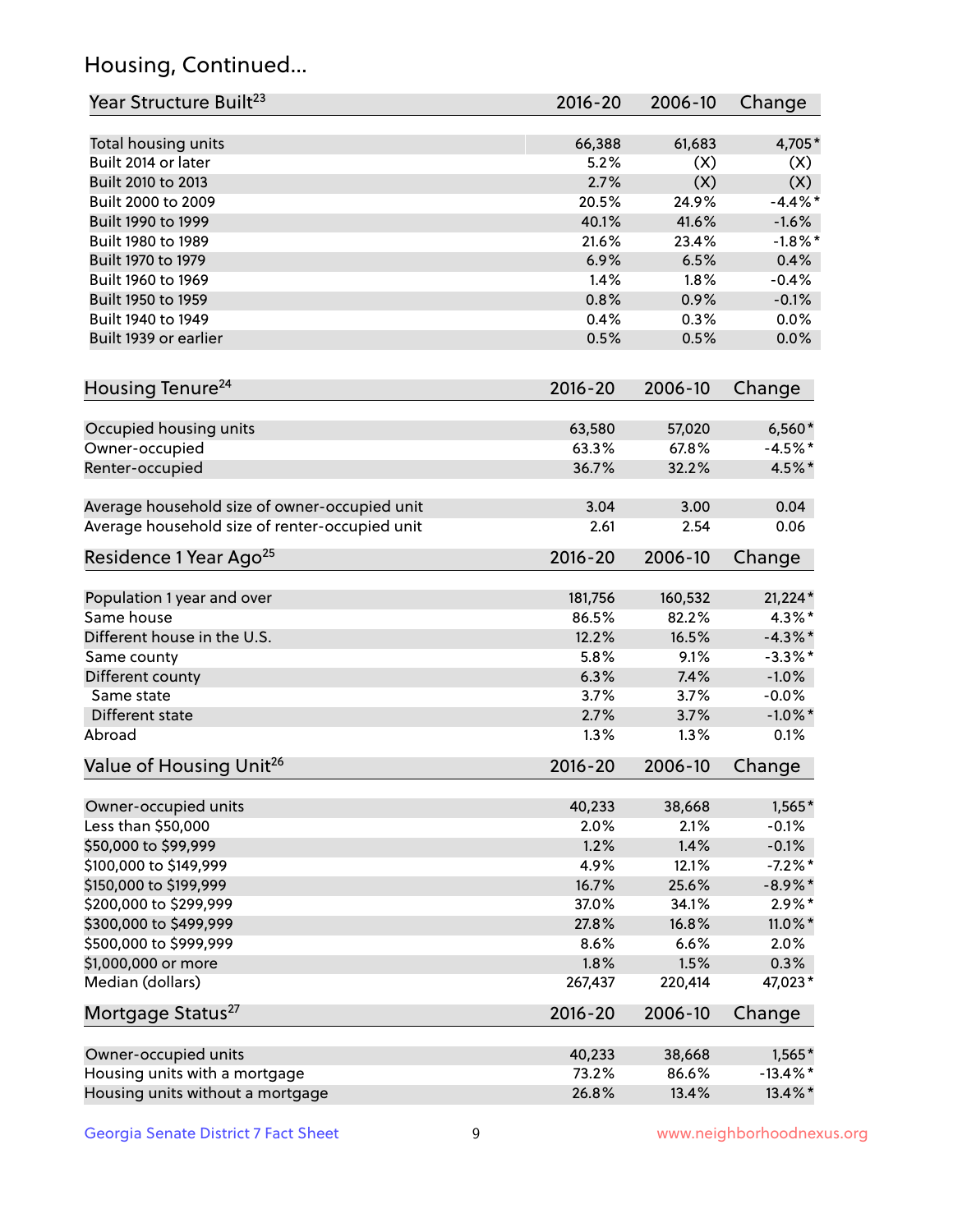## Housing, Continued...

| Selected Monthly Owner Costs <sup>28</sup>                                            | 2016-20 | 2006-10 | Change     |
|---------------------------------------------------------------------------------------|---------|---------|------------|
| Housing units with a mortgage                                                         | 29,431  | 33,478  | $-4,048*$  |
| Less than \$300                                                                       | 0.1%    | 0.1%    | 0.0%       |
| \$300 to \$499                                                                        | 0.7%    | 0.4%    | 0.3%       |
| \$500 to \$999                                                                        | 7.5%    | 5.5%    | 2.0%       |
| \$1,000 to \$1,499                                                                    | 28.9%   | 28.1%   | 0.8%       |
| \$1,500 to \$1,999                                                                    | 29.0%   | 32.9%   | $-3.9\%$ * |
| \$2,000 to \$2,999                                                                    | 24.5%   | 22.9%   | 1.6%       |
| \$3,000 or more                                                                       | 9.2%    | 10.0%   | $-0.8%$    |
| Median (dollars)                                                                      | 1,719   | 1,740   | $-21$      |
| Housing units without a mortgage                                                      | 10,802  | 5,189   | $5,613*$   |
| Less than \$150                                                                       | 1.9%    | 0.7%    | 1.2%       |
| \$150 to \$249                                                                        | 3.4%    | 6.5%    | $-3.0%$    |
| \$250 to \$349                                                                        | 9.8%    | 16.1%   | $-6.3%$    |
| \$350 to \$499                                                                        | 27.0%   | 28.7%   | $-1.8%$    |
| \$500 to \$699                                                                        | 28.2%   | 27.4%   | 0.8%       |
| \$700 or more                                                                         | 29.7%   | 20.6%   | 9.1%       |
| Median (dollars)                                                                      | 552     | 489     | $63*$      |
| Selected Monthly Owner Costs as a Percentage of<br>Household Income <sup>29</sup>     |         |         | Change     |
| Housing units with a mortgage (excluding units where<br>SMOCAPI cannot be computed)   | 29,205  | 33,310  | $-4,105*$  |
| Less than 20.0 percent                                                                | 50.6%   | 36.4%   | 14.2%*     |
| 20.0 to 24.9 percent                                                                  | 16.4%   | 15.1%   | 1.3%       |
| 25.0 to 29.9 percent                                                                  | 8.4%    | 13.6%   | $-5.2\%$ * |
| 30.0 to 34.9 percent                                                                  | 5.6%    | 8.6%    | $-3.0\%$ * |
| 35.0 percent or more                                                                  | 19.0%   | 26.2%   | $-7.2%$ *  |
| Not computed                                                                          | 226     | 169     | 57         |
| Housing unit without a mortgage (excluding units where<br>SMOCAPI cannot be computed) | 10,632  | 5,121   | $5,511*$   |
| Less than 10.0 percent                                                                | 53.9%   | 46.9%   | 7.0%       |
| 10.0 to 14.9 percent                                                                  | 15.7%   | 18.8%   | $-3.0%$    |
| 15.0 to 19.9 percent                                                                  | 9.8%    | 10.0%   | $-0.2%$    |
| 20.0 to 24.9 percent                                                                  | 4.3%    | 6.2%    | $-1.9%$    |
| 25.0 to 29.9 percent                                                                  | 4.5%    | 6.4%    | $-1.9%$    |
| 30.0 to 34.9 percent                                                                  | 2.2%    | 1.7%    | 0.5%       |
| 35.0 percent or more                                                                  | 9.6%    | 10.1%   | $-0.5%$    |
| Not computed                                                                          | 170     | 68      | 102        |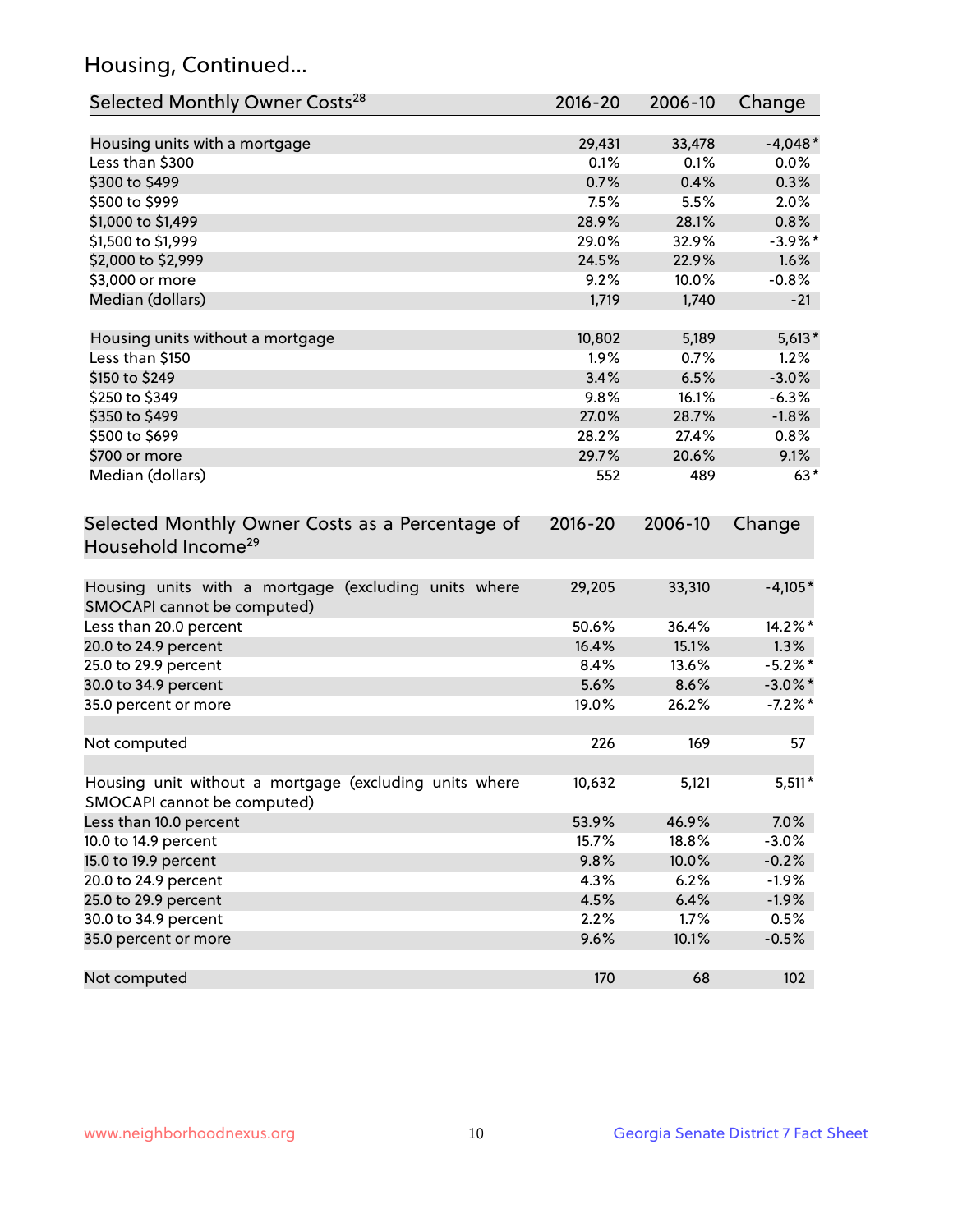## Housing, Continued...

| Gross Rent <sup>30</sup>   | 2016-20 | 2006-10 | Change      |
|----------------------------|---------|---------|-------------|
|                            |         |         |             |
| Occupied units paying rent | 22,824  | 18,022  | 4,802*      |
| Less than \$200            | 0.1%    | 0.2%    | $-0.1%$     |
| \$200 to \$499             | 0.5%    | 1.2%    | $-0.7%$     |
| \$500 to \$749             | 0.4%    | 12.0%   | $-11.6\%$ * |
| \$750 to \$999             | 6.6%    | 40.2%   | $-33.7%$ *  |
| \$1,000 to \$1,499         | 54.5%   | 39.6%   | 14.9%*      |
| \$1,500 to \$1,999         | 30.6%   | 4.6%    | $26.1\%$ *  |
| \$2,000 or more            | 7.3%    | 2.1%    | $5.2\%$ *   |
| Median (dollars)           | 1,406   | 1,195   | $211*$      |
|                            |         |         |             |
| No rent paid               | 523     | 330     | 193         |
|                            |         |         |             |

| Gross Rent as a Percentage of Household Income <sup>31</sup>                   | $2016 - 20$ | 2006-10 | Change     |
|--------------------------------------------------------------------------------|-------------|---------|------------|
|                                                                                |             |         |            |
| Occupied units paying rent (excluding units where GRAPI<br>cannot be computed) | 21,901      | 17,690  | 4,210*     |
| Less than 15.0 percent                                                         | 10.2%       | 11.7%   | $-1.5%$    |
| 15.0 to 19.9 percent                                                           | 11.9%       | 15.5%   | $-3.6%$    |
| 20.0 to 24.9 percent                                                           | 14.2%       | 12.2%   | 2.0%       |
| 25.0 to 29.9 percent                                                           | 11.0%       | 15.2%   | $-4.3\%$ * |
| 30.0 to 34.9 percent                                                           | $9.1\%$     | 9.4%    | $-0.4%$    |
| 35.0 percent or more                                                           | 43.6%       | 35.9%   | $7.7\%$ *  |
|                                                                                |             |         |            |
| Not computed                                                                   | 1,446       | 662     | 785*       |

## Transportation

| Commuting to Work <sup>32</sup>           | 2016-20 | 2006-10 | Change    |
|-------------------------------------------|---------|---------|-----------|
|                                           |         |         |           |
| Workers 16 years and over                 | 93,418  | 82,052  | $11,366*$ |
| Car, truck, or van - drove alone          | 75.6%   | 79.8%   | $-4.2%$   |
| Car, truck, or van - carpooled            | 10.7%   | 9.9%    | 0.8%      |
| Public transportation (excluding taxicab) | $1.0\%$ | $1.7\%$ | $-0.7%$   |
| Walked                                    | 0.8%    | 1.2%    | $-0.4%$   |
| Other means                               | $1.7\%$ | $1.7\%$ | 0.0%      |
| Worked at home                            | 10.2%   | 5.8%    | 4.5%*     |
|                                           |         |         |           |
| Mean travel time to work (minutes)        | 31.9    | 29.7    | $2.1*$    |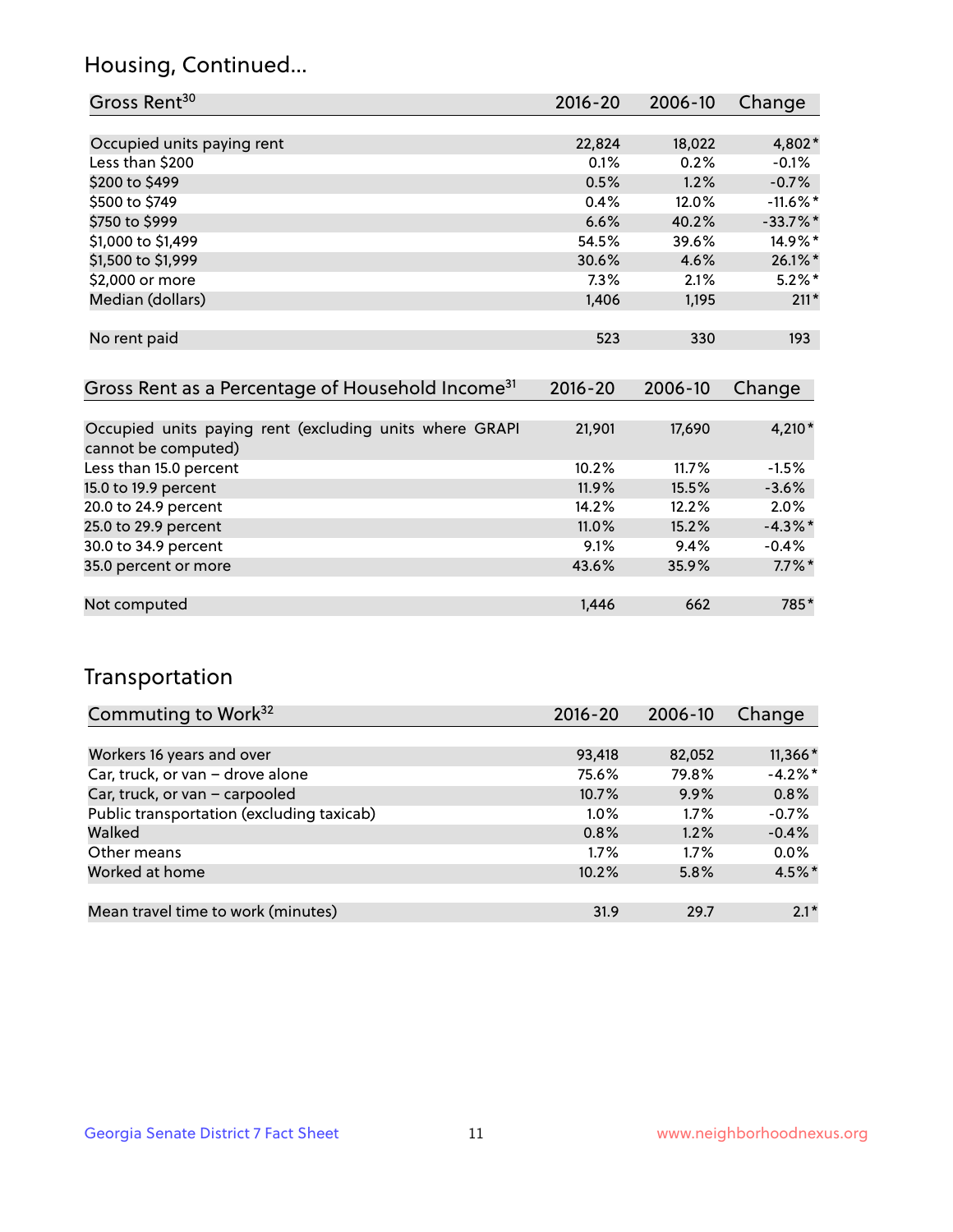## Transportation, Continued...

| Vehicles Available <sup>33</sup> | $2016 - 20$ | 2006-10 | Change     |
|----------------------------------|-------------|---------|------------|
|                                  |             |         |            |
| Occupied housing units           | 63,580      | 57,020  | $6,560*$   |
| No vehicles available            | $2.0\%$     | 2.2%    | $-0.2%$    |
| 1 vehicle available              | 31.0%       | 30.5%   | 0.5%       |
| 2 vehicles available             | 42.5%       | 46.6%   | $-4.2\%$ * |
| 3 or more vehicles available     | 24.5%       | 20.6%   | $3.8\%$ *  |

#### Health

| Health Insurance coverage <sup>34</sup>                 | 2016-20 |
|---------------------------------------------------------|---------|
|                                                         |         |
| Civilian Noninstitutionalized Population                | 183,196 |
| With health insurance coverage                          | 86.4%   |
| With private health insurance coverage                  | 71.8%   |
| With public health coverage                             | 20.8%   |
| No health insurance coverage                            | 13.6%   |
| Civilian Noninstitutionalized Population Under 19 years | 49,840  |
| No health insurance coverage                            | 9.9%    |
| Civilian Noninstitutionalized Population 19 to 64 years | 114,704 |
| In labor force:                                         | 93,590  |
| Employed:                                               | 89,801  |
| With health insurance coverage                          | 85.1%   |
| With private health insurance coverage                  | 82.7%   |
| With public coverage                                    | 3.8%    |
| No health insurance coverage                            | 14.9%   |
| Unemployed:                                             | 3,789   |
| With health insurance coverage                          | 67.0%   |
| With private health insurance coverage                  | 60.7%   |
| With public coverage                                    | 10.1%   |
| No health insurance coverage                            | 33.0%   |
| Not in labor force:                                     | 21,113  |
| With health insurance coverage                          | 76.2%   |
| With private health insurance coverage                  | 65.9%   |
| With public coverage                                    | 15.1%   |
| No health insurance coverage                            | 23.8%   |